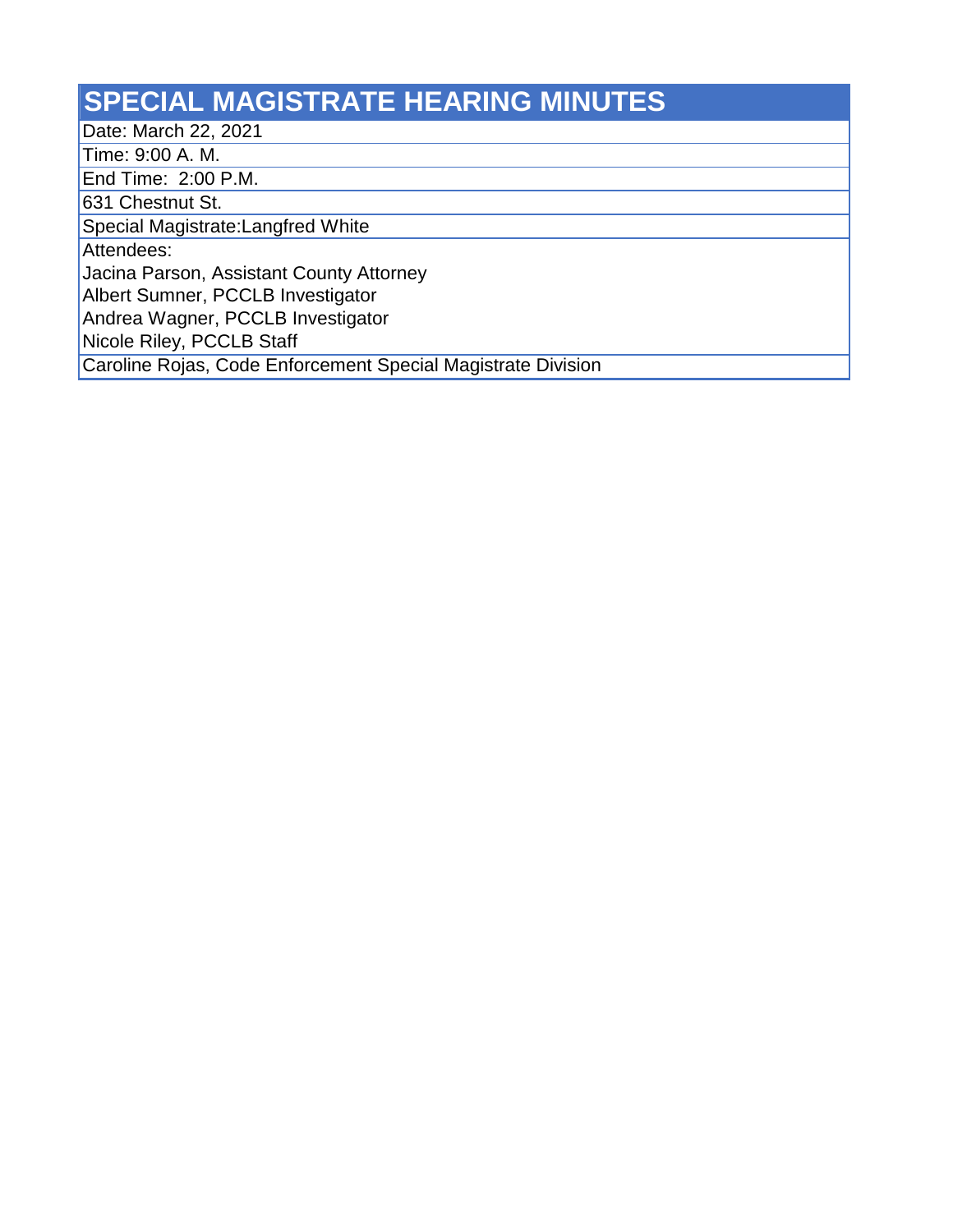| <b>Contested</b><br>Case # | Presented<br>by | PCCLB vs.            | <b>Attorney</b> | Witness(es) | Verdict          | Fine     |
|----------------------------|-----------------|----------------------|-----------------|-------------|------------------|----------|
| C20-1039                   | AW              | <b>SEAN SCULLY</b>   |                 |             | <b>GUILTY</b>    | \$585.80 |
| C20-1040                   | AW              | <b>SEAN SCULLY</b>   |                 |             | <b>DISMISSED</b> |          |
| C20-1041                   | AW              | <b>SEAN SCULLY</b>   |                 |             | <b>DISMISSED</b> |          |
| C20-1042                   | AW              | <b>SEAN SCULLY</b>   |                 |             | <b>GUILTY</b>    | \$585.80 |
| C21-168                    | AS              | JEAN-JACQUES DARIUS  |                 |             | <b>DISMISSED</b> |          |
| C21-169                    | AS              | JEAN-JACQUES DARIUS  |                 |             | <b>GUILTY</b>    | \$585.80 |
| C21-170                    | AS              | JEAN-JACQUES DARIUS  |                 |             | <b>GUILTY</b>    | \$585.80 |
| C21-171                    | AS              | JEAN-JACQUES DARIUS  |                 |             | <b>DISMISSED</b> |          |
| C21-166                    | AS              | <b>JANNIE BADGER</b> |                 |             | <b>DISMISSED</b> |          |
| C21-167                    | AS              | <b>JANNIE BADGER</b> |                 |             | <b>GUILTY</b>    | \$648.20 |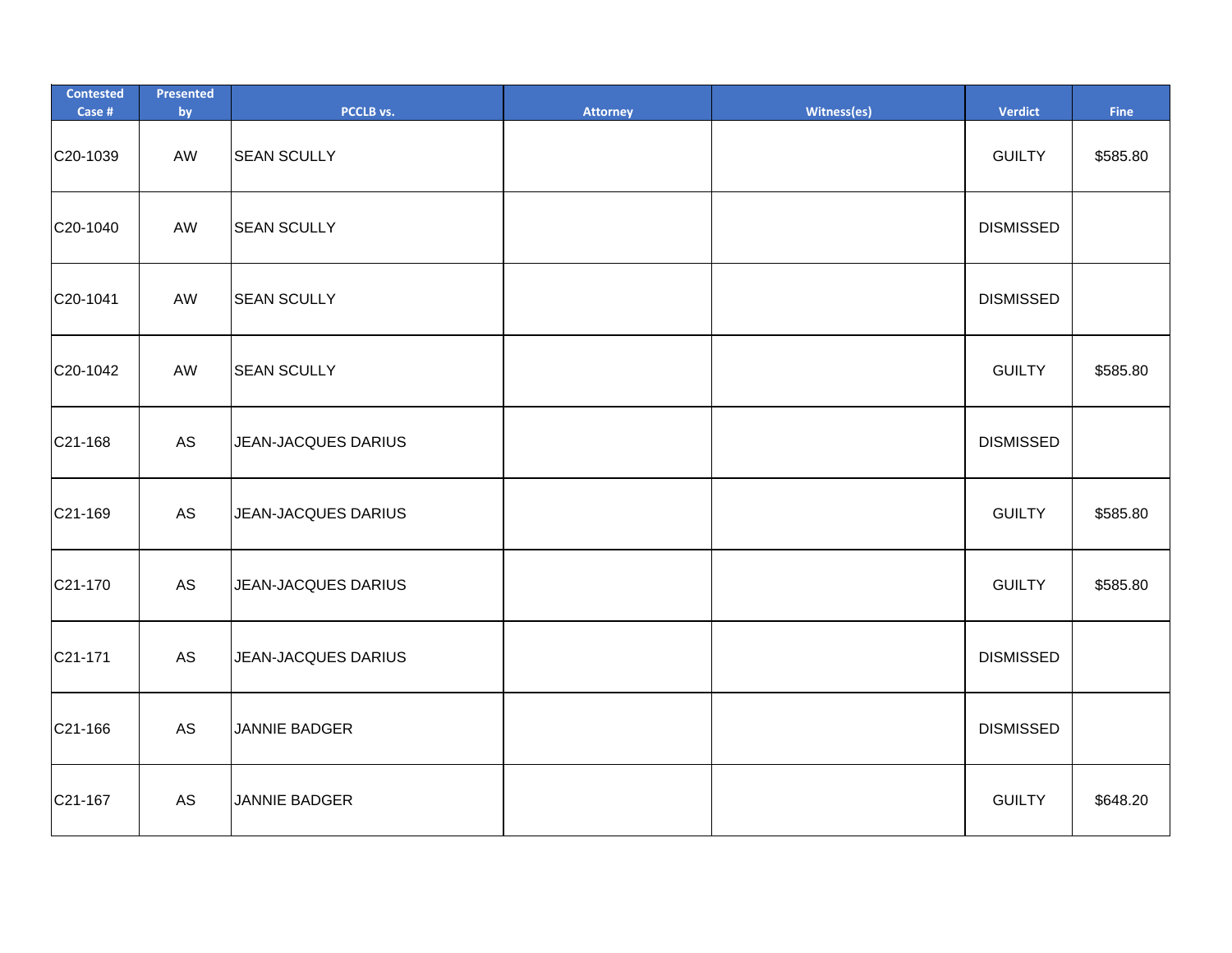| C21-136               | AS | <b>RONALD CALABRESE</b>        | ATTY MICHAEL STEFFEN | <b>CONTINUED</b> |          |
|-----------------------|----|--------------------------------|----------------------|------------------|----------|
| C21-137               | AS | <b>RONALD CALABRESE</b>        | ATTY MICHAEL STEFFEN | <b>CONTINUED</b> |          |
| C21-138               | AS | <b>RONALD CALABRESE</b>        | ATTY MICHAEL STEFFEN | <b>CONTINUED</b> |          |
| $C21-139$             | AS | <b>RONALD CALABRESE</b>        | ATTY MICHAEL STEFFEN | <b>CONTINUED</b> |          |
| $C21-140$             | AS | RONALD CALABRESE               | ATTY MICHAEL STEFFEN | <b>CONTINUED</b> |          |
| $C21-141$             | AS | <b>RONALD CALABRESE</b>        | ATTY MICHAEL STEFFEN | <b>CONTINUED</b> |          |
| C <sub>19</sub> -3066 | AS | <b>NICHOLAS BURBEE</b>         | ATTY ROBERT ANDRINGA | <b>DISMISSED</b> |          |
| $C19-3067$            | AS | NICHOLAS BURBEE                | ATTY ROBERT ANDRINGA | <b>DISMISSED</b> |          |
| C20-1614              | AS | MARTIN EDWARD CARPENTER        |                      | <b>DISMISSED</b> |          |
| C20-1615              | AS | MARTIN EDWARD CARPENTER        |                      | <b>DISMISSED</b> |          |
| C20-294               | AS | <b>BRITTON MICHAEL BRISCOE</b> |                      | <b>GUILTY</b>    | \$584.05 |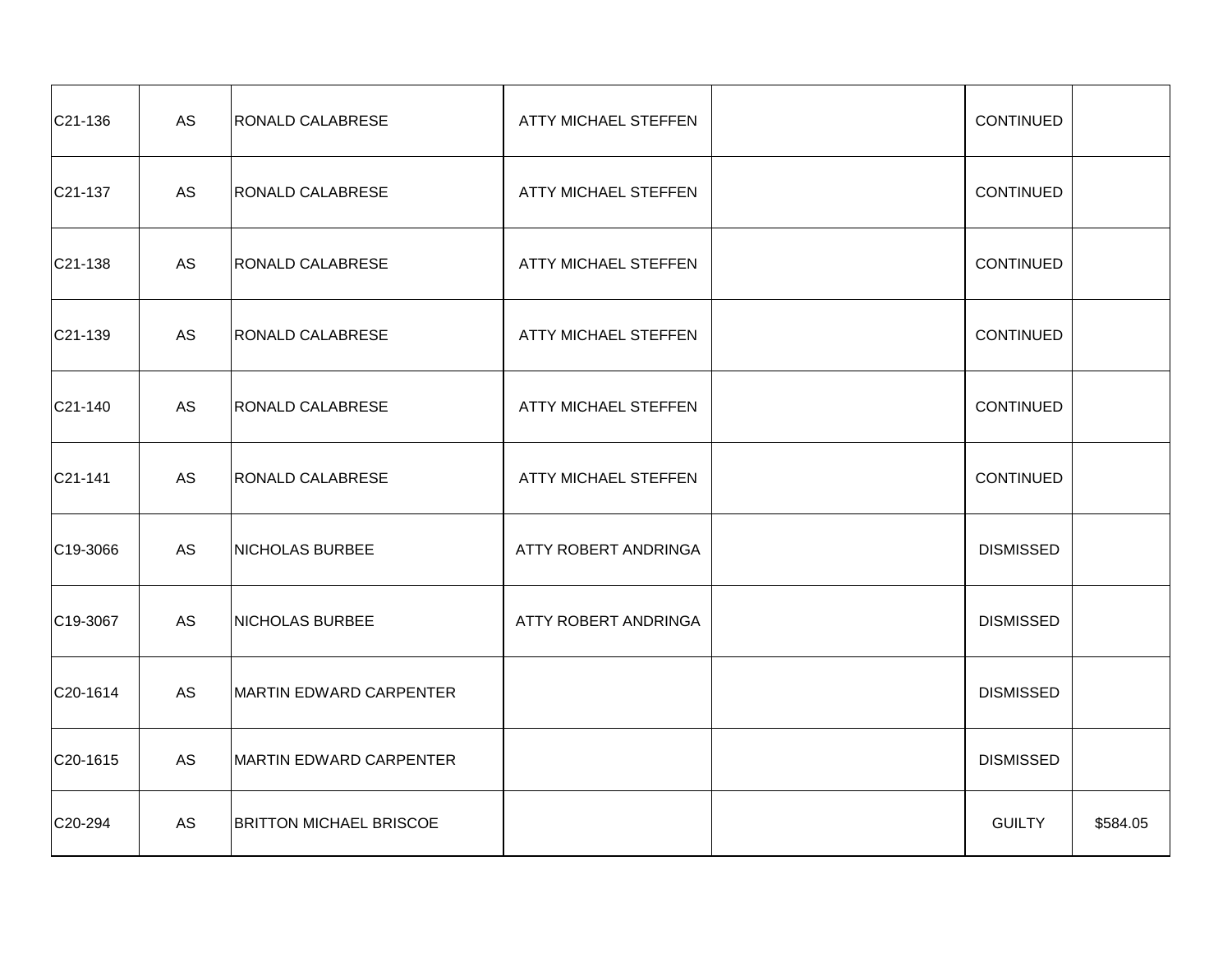| C <sub>20</sub> -295 | AS | <b>BRITTON MICHAEL BRISCOE</b>   |  | <b>DISMISSED</b> |          |
|----------------------|----|----------------------------------|--|------------------|----------|
| C <sub>20</sub> -296 | AS | <b>BRITTON MICHAEL BRISCOE</b>   |  | <b>DISMISSED</b> |          |
| C <sub>20</sub> -297 | AS | <b>BRITTON MICHAEL BRISCOE</b>   |  | <b>DISMISSED</b> |          |
| C20-329              | AS | <b>BRITTON MICHAEL BRISCOE</b>   |  | <b>GUILTY</b>    | \$584.05 |
| C20-1100             | AW | <b>JUSTIN CHRISTOPHER MALLON</b> |  | <b>DISMISSED</b> |          |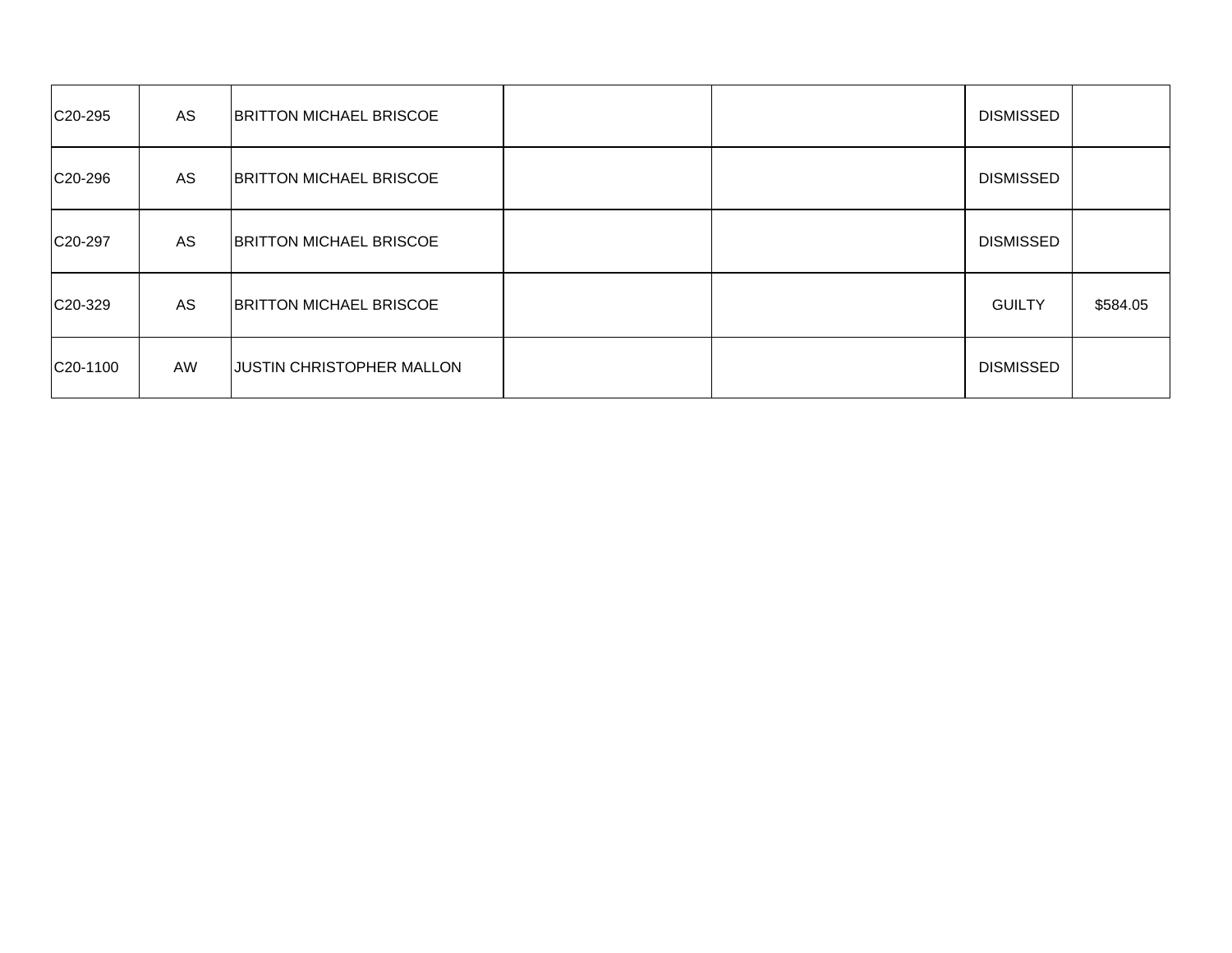| <b>Uncontested</b><br>Case # | <b>Presented</b><br>by | PCCLB vs.             | <b>Verdict</b> | <b>Fine</b> |
|------------------------------|------------------------|-----------------------|----------------|-------------|
| C19-550                      | <b>AS</b>              | <b>VEETRICE BANKS</b> | <b>GUILTY</b>  | \$525.05    |
| C19-551                      | <b>AS</b>              | <b>VEETRICE BANKS</b> | <b>GUILTY</b>  | \$525.05    |
| C19-552                      | <b>AS</b>              | <b>VEETRICE BANKS</b> | <b>GUILTY</b>  | \$525.05    |
| C19-557                      | <b>AS</b>              | <b>VEETRICE BANKS</b> | <b>GUILTY</b>  | \$525.05    |
| C19-559                      | AS                     | <b>VEETRICE BANKS</b> | <b>GUILTY</b>  | \$525.05    |
| C19-560                      | AS                     | <b>VEETRICE BANKS</b> | <b>GUILTY</b>  | \$525.05    |
| C20-046                      | <b>BR</b>              | <b>GREG COBB</b>      | <b>GUILTY</b>  | \$1,025.05  |
| C20-047                      | <b>BR</b>              | <b>GREG COBB</b>      | <b>GUILTY</b>  | \$2,025.25  |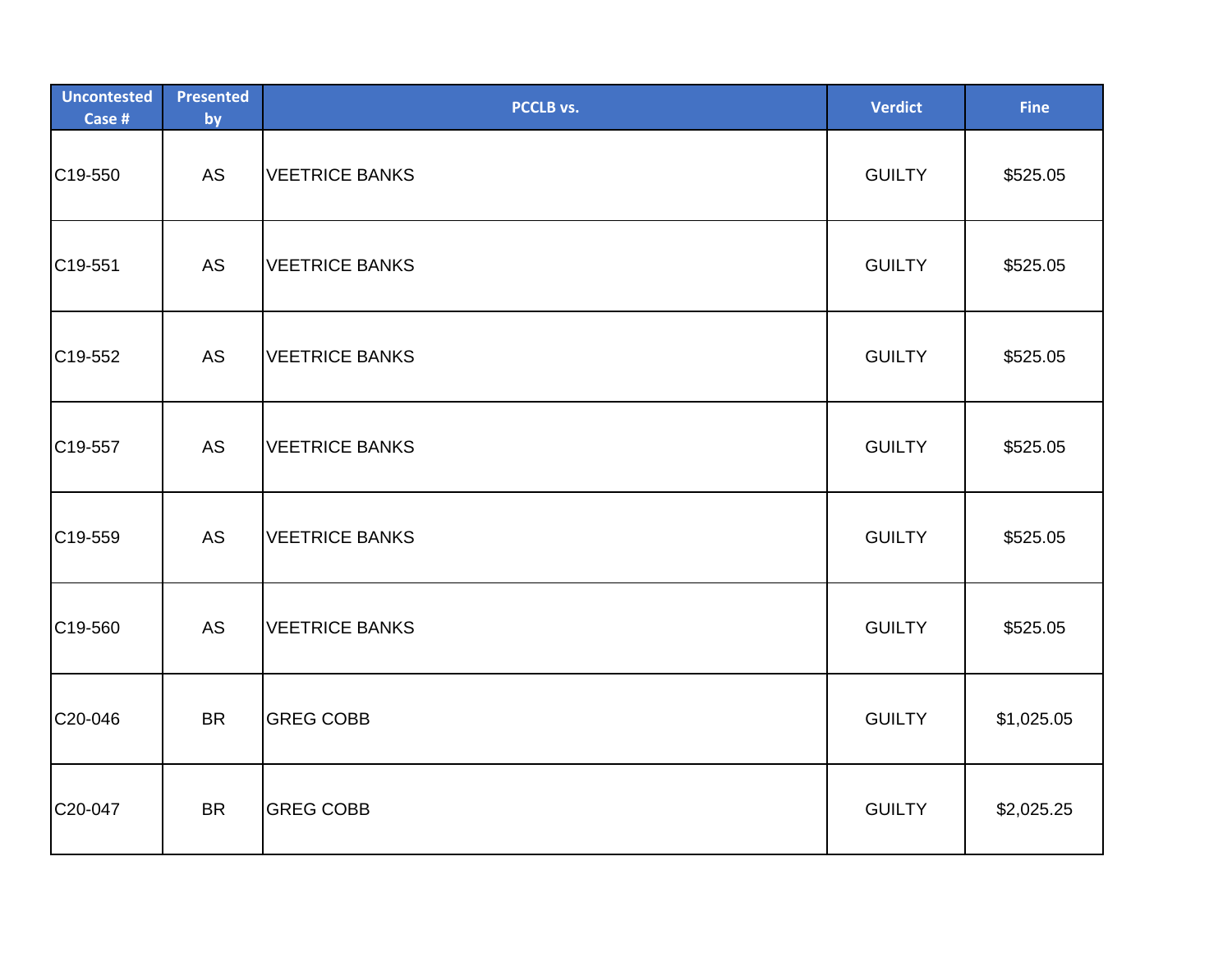| C19-3486 | <b>BR</b> | <b>CLARENCE PEARSON</b> | <b>GUILTY</b> | \$1,025.05 |
|----------|-----------|-------------------------|---------------|------------|
| C19-3487 | <b>BR</b> | <b>CLARENCE PEARSON</b> | <b>GUILTY</b> | \$1,025.05 |
| C19-3705 | <b>BR</b> | <b>RAFAEL SIERO</b>     | <b>GUILTY</b> | \$2,025.25 |
| C19-3681 | <b>BR</b> | <b>ELI SMITH</b>        | <b>GUILTY</b> | \$525.05   |
| C19-1213 | <b>AS</b> | <b>BRIAN ROCHWICZ</b>   | <b>GUILTY</b> | \$525.05   |
| C20-816  | <b>AS</b> | <b>RUTH MCCORMICK</b>   | <b>GUILTY</b> | \$525.05   |
| C20-1007 | <b>AS</b> | <b>LARRY CROWLEY</b>    | <b>GUILTY</b> | \$525.05   |
| C20-1020 | AS        | <b>JEFFREY RECKSON</b>  | <b>GUILTY</b> | \$525.05   |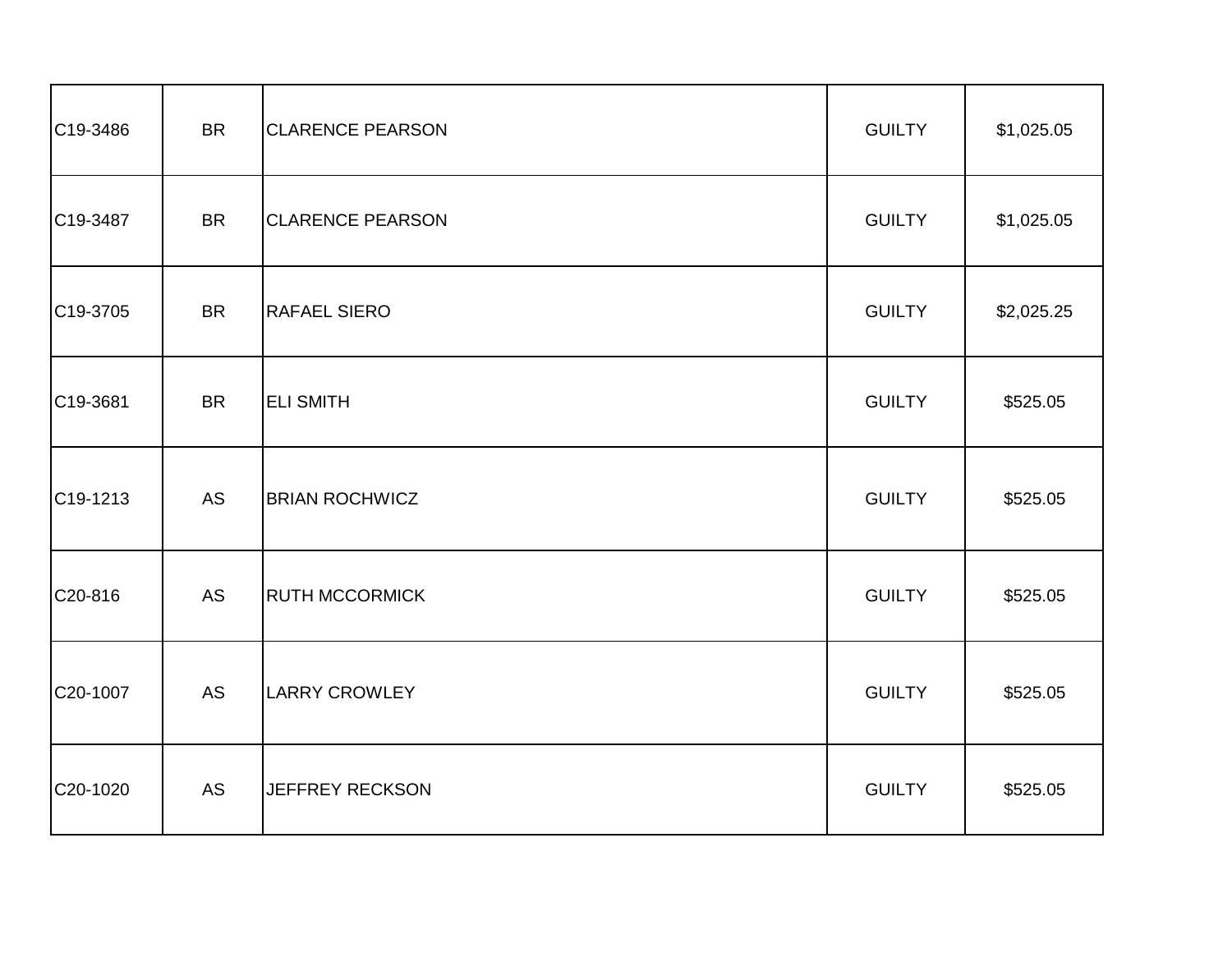| C20-1098              | <b>AS</b> | <b>SUE FORTENBERRY</b> | <b>GUILTY</b> | \$525.05 |
|-----------------------|-----------|------------------------|---------------|----------|
| C <sub>19</sub> -2345 | AW        | <b>JOHN MAUK</b>       | <b>GUILTY</b> | \$525.05 |
| C20-830               | <b>AS</b> | <b>MICHAEL SANDS</b>   | <b>GUILTY</b> | \$525.05 |
| C20-831               | <b>AS</b> | <b>MICHAEL SANDS</b>   | <b>GUILTY</b> | \$525.05 |
| C20-788               | AS        | <b>ROBERT WILSON</b>   | <b>GUILTY</b> | \$525.05 |
| C20-796               | <b>BR</b> | <b>PAUL PARTRIDGE</b>  | <b>GUILTY</b> | \$525.05 |
| C20-797               | <b>BR</b> | <b>PAUL PARTRIDGE</b>  | <b>GUILTY</b> | \$525.05 |
| C20-798               | <b>BR</b> | <b>PAUL PARTRIDGE</b>  | <b>GUILTY</b> | \$525.05 |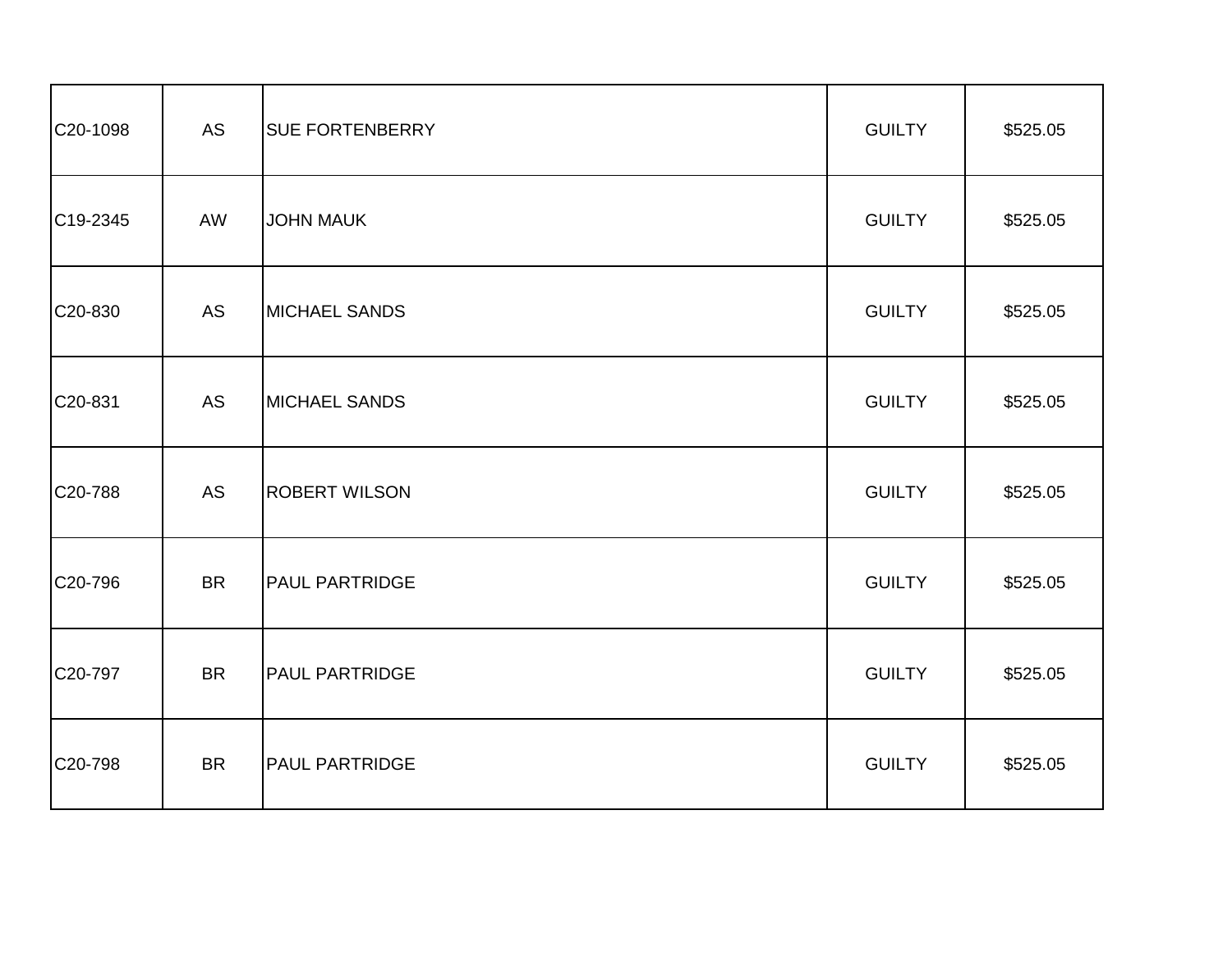| C20-799  | <b>BR</b> | <b>PAUL PARTRIDGE</b>       | <b>GUILTY</b> | \$525.05 |
|----------|-----------|-----------------------------|---------------|----------|
| C20-1576 | AS        | <b>BON THANH NGUYEN</b>     | <b>GUILTY</b> | \$525.05 |
| C20-1146 | AS        | <b>ROBERT ALLEN SANSOM</b>  | <b>GUILTY</b> | \$525.05 |
| C20-1167 | AS        | <b>FERNANDO RIVERA</b>      | <b>GUILTY</b> | \$525.05 |
| C20-1166 | <b>AS</b> | <b>MARK ALLEN KEISER</b>    | <b>GUILTY</b> | \$525.05 |
| C20-1221 | AS        | JONATHAN LEIGHTON STOPFORD  | <b>GUILTY</b> | \$525.05 |
| C20-950  | AS        | <b>GARRETT TYRONE WELLS</b> | <b>GUILTY</b> | \$525.05 |
| C20-972  | AS        | JUAN C ALFARO VILLANUEVA    | <b>GUILTY</b> | \$525.05 |